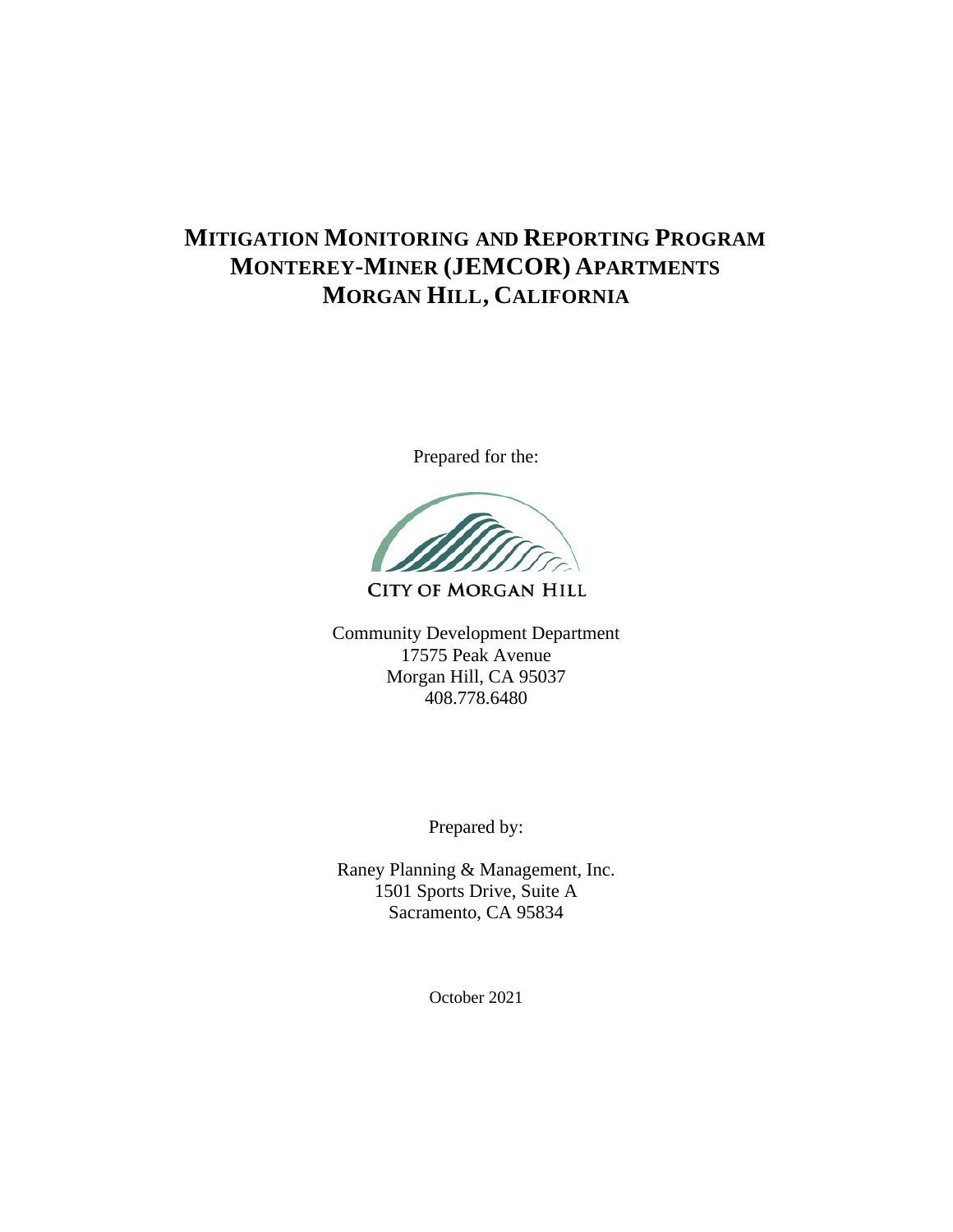# **MITIGATION MONITORING AND REPORTING PROGRAM**

### **INTRODUCTION**

The City of Morgan Hill, as Lead Agency under the California Environmental Quality Act (CEQA) and State CEQA Guidelines, has prepared the Final Mitigated Negative Declaration (MND) for the Monterey-Miner (JEMCOR) Apartments Project (proposed project). When a lead agency makes findings on significant effects identified in an MND, it must also adopt a program for reporting or monitoring mitigation measures that were adopted or made conditions of project approval (Public Resources Code [PRC] Section 21081.6[a]; State CEQA Guidelines Sections 15091[d], 15097).

This document represents the mitigation monitoring and reporting program (MMRP) prepared by the City of Morgan Hill for the proposed project. This MMRP includes all measures required to reduce potentially significant environmental impacts to a less-than-significant level. In addition, the MMRP identifies the timing of implementation; the agency responsible for implementing the mitigation; and the agency responsible for monitoring the mitigation. The mitigation measures, timing, and responsibility are summarized in Table 1, and the full text of the mitigation measures follows. The implementation and monitoring of the mitigation measures, in conjunction with the implementation of the City's Standard Measures required for such projects, will ensure the reduction of potentially significant environmental effects to less-than-significant levels.

This MMRP has been prepared by the City of Morgan Hill, with technical assistance from Raney Planning & Management, Inc., an environmental consulting firm. Questions should be directed to Gina Paolini, Principal Planner, at the City of Morgan Hill.

Contact Information:

City of Morgan Hill Community Development Department 17575 Peak Avenue Morgan Hill, CA 95037 408.778.6480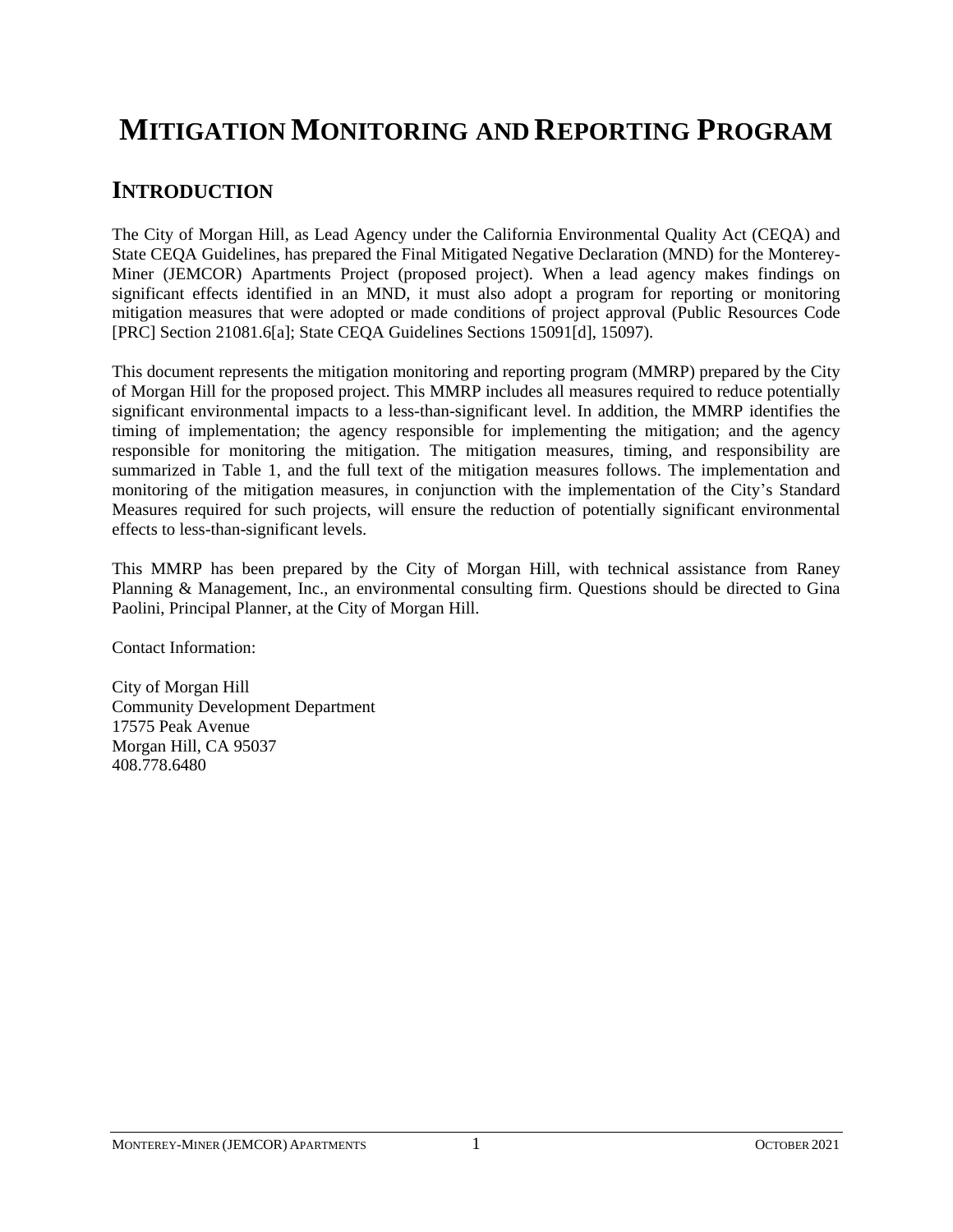| <b>Mitigation Measure</b>                                                                                                                                                                                                                                                                                                                                                                                                                                                                                                                                                                                                                                                                                                                                                                                                                                                                                                                       | Implementation<br><b>Responsibility</b>                | Monitoring Responsibility <sup>1</sup>                           | <b>Timing of Implementation</b>                                                                                                                                                        |
|-------------------------------------------------------------------------------------------------------------------------------------------------------------------------------------------------------------------------------------------------------------------------------------------------------------------------------------------------------------------------------------------------------------------------------------------------------------------------------------------------------------------------------------------------------------------------------------------------------------------------------------------------------------------------------------------------------------------------------------------------------------------------------------------------------------------------------------------------------------------------------------------------------------------------------------------------|--------------------------------------------------------|------------------------------------------------------------------|----------------------------------------------------------------------------------------------------------------------------------------------------------------------------------------|
| <b>Prior to Construction</b>                                                                                                                                                                                                                                                                                                                                                                                                                                                                                                                                                                                                                                                                                                                                                                                                                                                                                                                    |                                                        |                                                                  |                                                                                                                                                                                        |
| <b>BIO-1 (IV-1):</b> If construction is proposed during the<br>breeding season (February 1 to August 31), a pre-<br>construction nesting survey for raptors and other<br>protected migratory birds shall be conducted by a<br>qualified biologist and submitted to the City of<br>Morgan Hill Development Services Department for<br>review no more than 14 days prior to the start of<br>construction. Pre-construction surveys during the<br>non-breeding season (September 1 to January 31) are<br>not necessary for birds, including roosting raptors, as<br>they are expected to abandon their roosts during<br>construction. If these species are deemed absent from<br>the area, no further mitigation is required and<br>construction may occur within 14 days following the<br>survey during the early nesting season (February to<br>May) and within 30 days following the survey during<br>the late nesting season (June to August). | Project Applicant with a<br><b>Qualified Biologist</b> | City of Morgan Hill<br><b>Development Services</b><br>Department | If construction is proposed during the<br>breeding season (February 1 through<br>August 31), surveys shall be conducted<br>no more than 14 days prior to the start<br>of construction. |
| If nesting migratory birds or raptors are detected on<br>or adjacent to the site during the survey, a suitable<br>construction-free buffer shall be established around<br>all active nests. The precise dimension of the buffer<br>(250-foot minimum for certain raptors) shall be<br>determined by the qualified biologist at that time and<br>may vary depending on location, topography, type of<br>construction activity, and species. The buffer areas<br>shall be enclosed with temporary fencing, and<br>construction equipment and workers shall not enter<br>the enclosed setback areas. Buffers shall remain in<br>place for the duration of the breeding season or until<br>it has been confirmed by a qualified biologist that all<br>chicks have fledged and are independent of their<br>parents.                                                                                                                                  |                                                        |                                                                  |                                                                                                                                                                                        |

**TABLE 1. MITIGATION MONITORING AND REPORTING PROGRAM – SUMMARY OF MITIGATION MEASURES**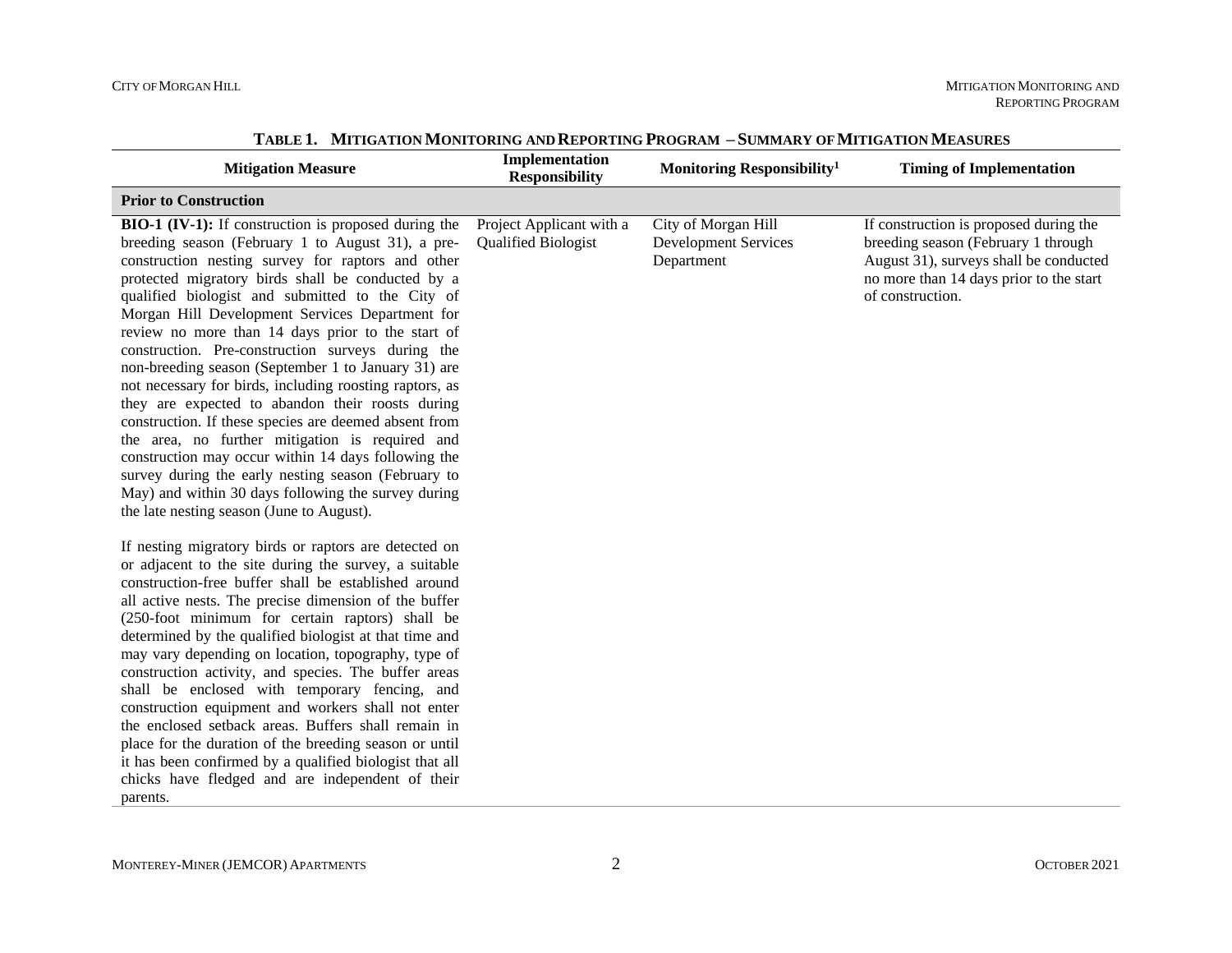| <b>Mitigation Measure</b>                                                                                                                                                                                                                                                                                                                                                                                                                                                                                                                                                                                                                                                                                                                                                                                                                                                  | Implementation<br><b>Responsibility</b>                                              | Monitoring Responsibility <sup>1</sup>                           | <b>Timing of Implementation</b>               |
|----------------------------------------------------------------------------------------------------------------------------------------------------------------------------------------------------------------------------------------------------------------------------------------------------------------------------------------------------------------------------------------------------------------------------------------------------------------------------------------------------------------------------------------------------------------------------------------------------------------------------------------------------------------------------------------------------------------------------------------------------------------------------------------------------------------------------------------------------------------------------|--------------------------------------------------------------------------------------|------------------------------------------------------------------|-----------------------------------------------|
| <b>BIO-2 (IV-2):</b> The project applicant shall mitigate for<br>the removal of the Ordinance Sized Trees located<br>within the project site, as identified in the tree survey<br>prepared for the proposed project, by providing an<br>on-site replacement planting at a minimum 1:1 ratio<br>with 15-gallon minimum size trees.                                                                                                                                                                                                                                                                                                                                                                                                                                                                                                                                          | Project Applicant with a<br>Qualified Arborist and<br><b>Construction Contractor</b> | City of Morgan Hill<br><b>Development Services</b><br>Department | Prior to the issuance of a grading<br>permit. |
| For the Ordinance Sized Trees to be preserved as part<br>of the project, the project applicant shall retain a<br>certified arborist to prepare a tree protection plan,<br>subject to review and approval by the Development<br>Services Division prior to issuance of a grading<br>permit. The plan shall demonstrate how any retained<br>trees are to be protected during and after construction.<br>The tree protection plan may include, but not be<br>limited to, the following:                                                                                                                                                                                                                                                                                                                                                                                       |                                                                                      |                                                                  |                                               |
| Locate structures, grade changes, etc. as far<br>$\bullet$<br>as feasible from the 'dripline' area of the<br>tree.<br>Avoid root damage through grading,<br>$\bullet$<br>trenching, compaction, etc., at least within<br>an area 1.5 times the 'dripline' area of trees.<br>Where root damage cannot be avoided, roots<br>encountered (over one inch in diameter)<br>should be exposed approximately 12 inches<br>beyond the area to be disturbed (towards tree<br>stem), by hand excavation, or with<br>specialized<br>hydraulic<br><b>or</b><br>pneumatic<br>equipment, cut cleanly with hand pruners or<br>power saw, and immediately back-filled with<br>soil. Tearing, or otherwise disturbing the<br>portion of the root(s) to remain, shall be<br>avoided.<br>A temporary fence shall be constructed as far<br>$\bullet$<br>from the tree stem (trunk) as possible, |                                                                                      |                                                                  |                                               |

**TABLE 1. MITIGATION MONITORING AND REPORTING PROGRAM – SUMMARY OF MITIGATION MEASURES**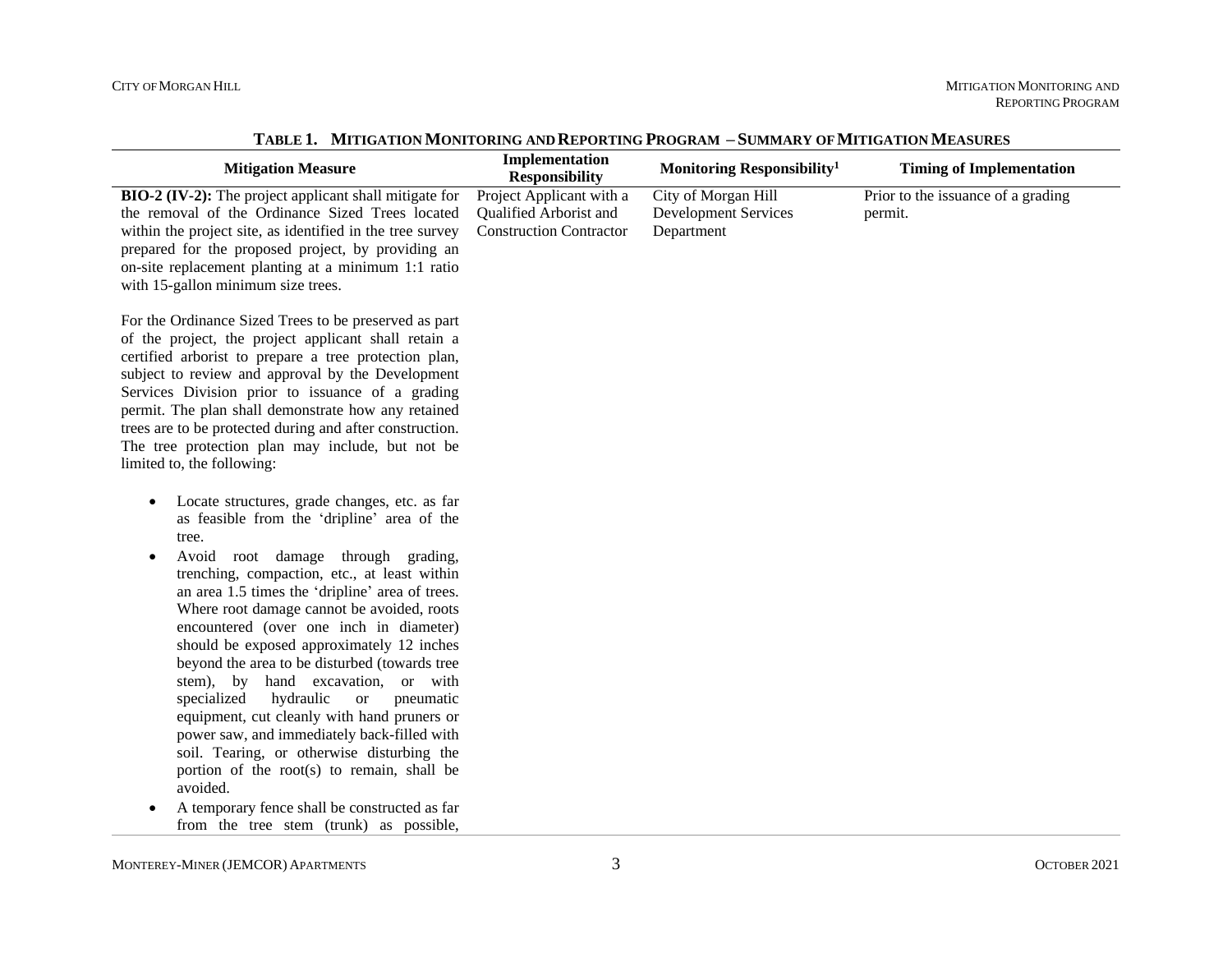| <b>Mitigation Measure</b>                                                                                                                                                                                                                                                                                                                      | Implementation<br><b>Responsibility</b> | Monitoring Responsibility <sup>1</sup> | <b>Timing of Implementation</b> |
|------------------------------------------------------------------------------------------------------------------------------------------------------------------------------------------------------------------------------------------------------------------------------------------------------------------------------------------------|-----------------------------------------|----------------------------------------|---------------------------------|
| completely surrounding the tree, and six to<br>eight feet in height. 'No parking or storage'<br>signs shall be posted outside/on the fencing.<br>Postings shall not be attached to the main<br>stem of the tree.                                                                                                                               |                                         |                                        |                                 |
| Vehicles, equipment, pedestrian traffic,<br>$\bullet$<br>building materials, debris storage, and/or<br>disposal of toxic or other materials shall not<br>be permitted inside of the fenced off area.                                                                                                                                           |                                         |                                        |                                 |
| The project applicant shall avoid pruning<br>$\bullet$<br>immediately before, during, or immediately<br>after construction impact. Perform only that<br>pruning which is unavoidable due to<br>conflicts with proposed development.<br>Aesthetic pruning should not be performed<br>for at least one to two years following                    |                                         |                                        |                                 |
| completion of construction.<br>Trees that will be impacted by construction<br>$\bullet$<br>may benefit from fertilization, ideally<br>performed in the fall, and preferably prior to<br>any construction activities, with not more<br>than six pounds of actual nitrogen per 1,000<br>square feet of accessible 'drip line' area or<br>beyond. |                                         |                                        |                                 |
| The 'rooting' area shall be mulched with an<br>$\bullet$<br>acidic, organic compost or mulch.<br>The project applicant shall arrange for<br>$\bullet$<br>periodic (Biannual/Quarterly) inspection of                                                                                                                                           |                                         |                                        |                                 |
| tree's condition, and treatment of damaging<br>diseases,<br>conditions<br>(insects,<br>nutrient<br>deficiencies, etc.) as such conditions occur,<br>or as appropriate.                                                                                                                                                                         |                                         |                                        |                                 |
| Subject to the discretion of the Development<br>$\bullet$<br>Services Division, individual trees likely to<br>suffer significant impacts may require<br>specific, more extensive efforts and/or a                                                                                                                                              |                                         |                                        |                                 |

**TABLE 1. MITIGATION MONITORING AND REPORTING PROGRAM – SUMMARY OF MITIGATION MEASURES**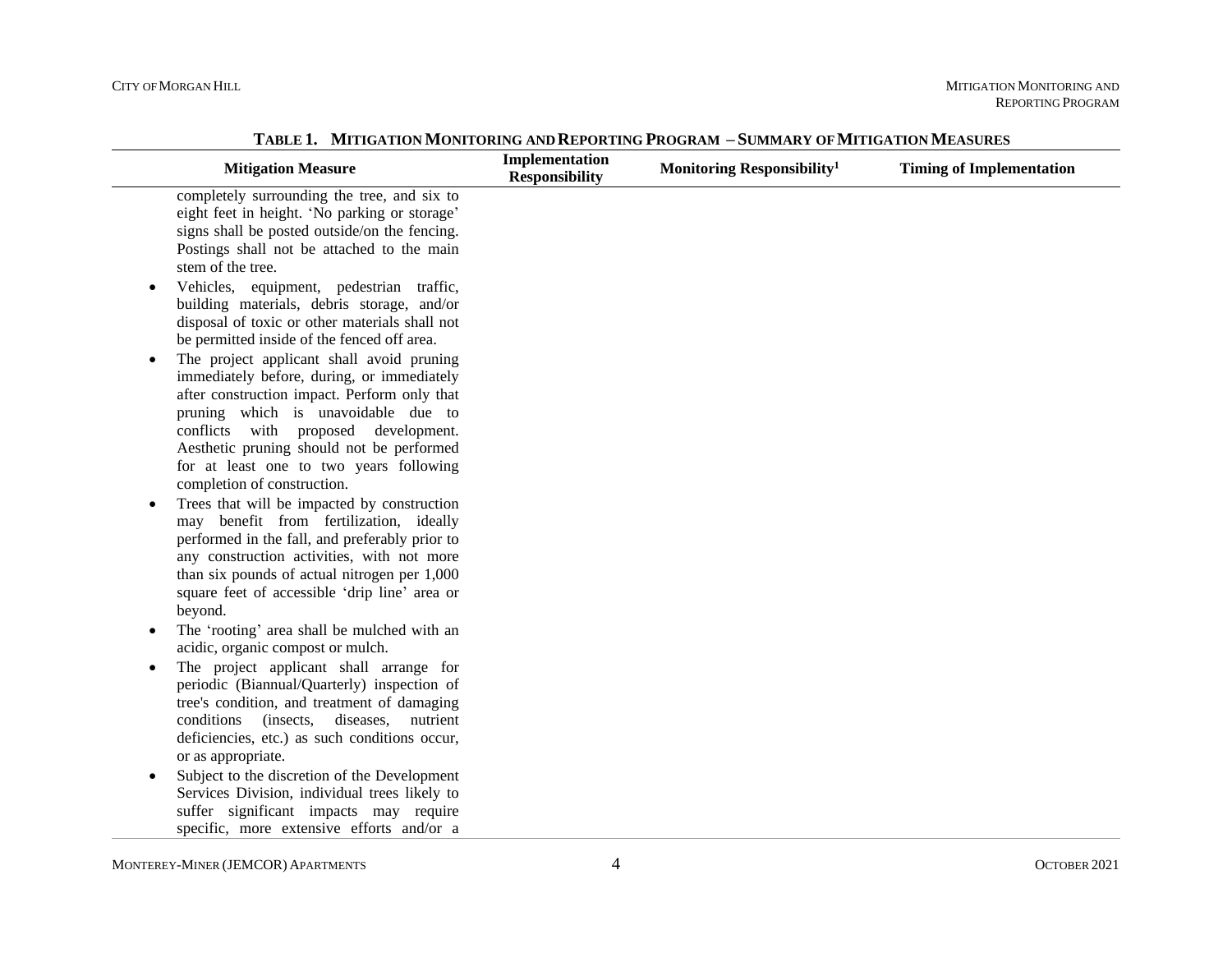| <b>Mitigation Measure</b>                                                                                                                                                                                                                                                                                                                                                                                                                                                                                                                                                                                                                                                                                                                                                                                                                                                                                                                                                                                                                                                     | Implementation<br><b>Responsibility</b>                      | Monitoring Responsibility <sup>1</sup>                                                                                          | <b>Timing of Implementation</b>                           |
|-------------------------------------------------------------------------------------------------------------------------------------------------------------------------------------------------------------------------------------------------------------------------------------------------------------------------------------------------------------------------------------------------------------------------------------------------------------------------------------------------------------------------------------------------------------------------------------------------------------------------------------------------------------------------------------------------------------------------------------------------------------------------------------------------------------------------------------------------------------------------------------------------------------------------------------------------------------------------------------------------------------------------------------------------------------------------------|--------------------------------------------------------------|---------------------------------------------------------------------------------------------------------------------------------|-----------------------------------------------------------|
| detailed specification than those<br>more<br>contained within the above general<br>guidelines.                                                                                                                                                                                                                                                                                                                                                                                                                                                                                                                                                                                                                                                                                                                                                                                                                                                                                                                                                                                |                                                              |                                                                                                                                 |                                                           |
| GEO-1 (VII-1): All grading and foundation plans for<br>the development shall be designed by a Civil and<br>Structural Engineer and reviewed and approved by<br>the City Engineer, Chief Building Official, and a                                                                                                                                                                                                                                                                                                                                                                                                                                                                                                                                                                                                                                                                                                                                                                                                                                                              | Project Applicant with a<br>Civil and Structural<br>Engineer | City of Morgan Hill<br><b>Development Services</b><br>Department                                                                | Prior to the issuance of grading and<br>building permits. |
| qualified Geotechnical Engineer prior to issuance of<br>grading and building permits to ensure that all                                                                                                                                                                                                                                                                                                                                                                                                                                                                                                                                                                                                                                                                                                                                                                                                                                                                                                                                                                       |                                                              | City Engineer                                                                                                                   |                                                           |
| geotechnical recommendations specified in the<br>Geotechnical Engineering Study prepared for the                                                                                                                                                                                                                                                                                                                                                                                                                                                                                                                                                                                                                                                                                                                                                                                                                                                                                                                                                                              |                                                              | <b>Chief Building Official</b>                                                                                                  |                                                           |
| proposed project by Geo-Engineering Solutions are<br>properly incorporated and utilized in the project<br>design.                                                                                                                                                                                                                                                                                                                                                                                                                                                                                                                                                                                                                                                                                                                                                                                                                                                                                                                                                             |                                                              | Qualified Geotechnical<br>Engineer                                                                                              |                                                           |
| HAZ-1 (IX-1): Under the oversight of the Santa<br>Clara County Department of Environmental Health<br>(SCCDEH), the project applicant shall remove all<br>wrecked vehicles and scrap metal from the site prior<br>to implementation of the Workplan for Shallow Soil<br>Remediation prepared by GeoSolve (April 12, 2021).<br>The SCCDEH shall oversee implementation of the<br>Workplan for Shallow Soil Remediation, which shall<br>include, but shall not be limited to, the excavation and<br>disposal of the COCs identified in the environmental<br>investigations conducted by Earth Systems Pacific<br>(March 26, 2020) and GeoSolve (October 5, 2020) by<br>a State-licensed hazardous waste contractor, and the<br>collection of confirmation soil samples to be analyzed<br>by a state-certified hazardous waste testing laboratory<br>for diesel (TEPHd), motor oil (TEPHmo), chromium,<br>lead, and nickel. A qualified field geologist shall be<br>present to observe excavation, disposal, and soil<br>collection activities. The field geologist shall prepare | Project Applicant with a<br>Qualified Field<br>Geologist     | City of Morgan Hill<br><b>Development Services</b><br>Department<br>Santa Clara County<br>Department of Environmental<br>Health | Prior to demolition activities.                           |
| a report summarizing the results of the Workplan for<br>Shallow Soil Remediation upon completion of soil<br>remediation activities. The report shall be submitted                                                                                                                                                                                                                                                                                                                                                                                                                                                                                                                                                                                                                                                                                                                                                                                                                                                                                                             |                                                              |                                                                                                                                 |                                                           |

**TABLE 1. MITIGATION MONITORING AND REPORTING PROGRAM – SUMMARY OF MITIGATION MEASURES**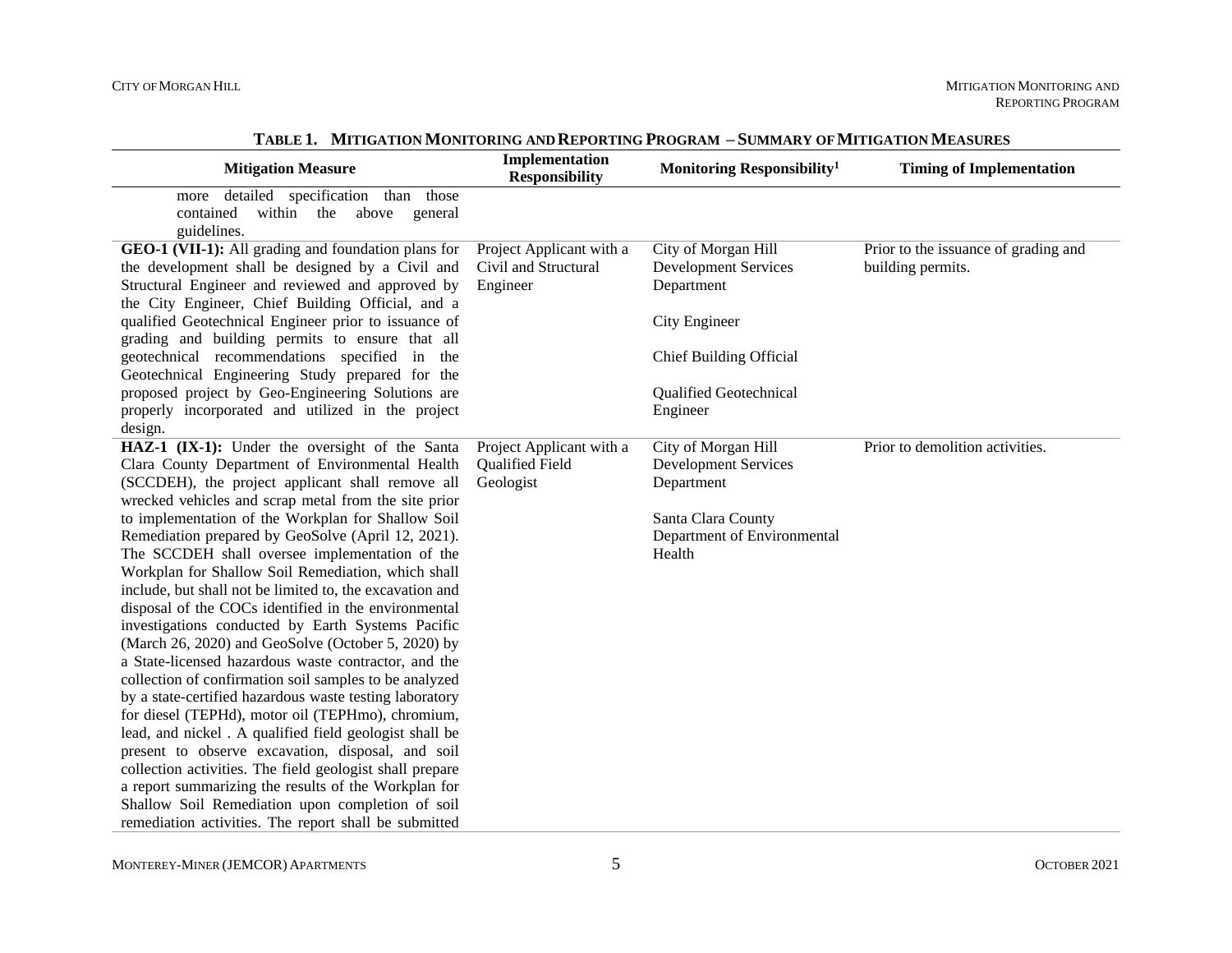| <b>Mitigation Measure</b>                                                                                                                                                                                                     | Implementation<br><b>Responsibility</b>                                 | Monitoring Responsibility <sup>1</sup>                      | <b>Timing of Implementation</b>                  |
|-------------------------------------------------------------------------------------------------------------------------------------------------------------------------------------------------------------------------------|-------------------------------------------------------------------------|-------------------------------------------------------------|--------------------------------------------------|
| to the City of Morgan Hill Development Services<br>Division for review and approval prior to demolition<br>activities.                                                                                                        |                                                                         |                                                             |                                                  |
| HAZ-2 (IX-2): Prior to issuance of a demolition<br>permit for on-site structures, the project applicant<br>shall consult with certified Asbestos and/or Lead Risk                                                             | Project Applicant with<br><b>Certified Asbestos</b><br>and/or Lead Risk | City of Morgan Hill Building<br>Division                    | Prior to the issuance of a demolition<br>permit. |
| Assessors to complete and submit for review to the<br>Building Division an asbestos and lead survey. If<br>asbestos-containing materials or lead-containing<br>materials are not discovered during the survey, further        | Assessors                                                               | Santa Clara County<br>Department of Environmental<br>Health |                                                  |
| mitigation related to asbestos-containing materials or<br>lead-containing materials shall not be required. If<br>asbestos-containing materials and/or lead-containing<br>materials are discovered by the survey, the project  |                                                                         |                                                             |                                                  |
| applicant shall prepare a work plan to demonstrate<br>how the on-site asbestos-containing materials and/or<br>lead-containing materials shall be removed in                                                                   |                                                                         |                                                             |                                                  |
| accordance with current California Occupational<br>Health and Safety (Cal-OSHA) Administration<br>regulations and disposed of in accordance with all<br>CalEPA regulations, prior to the demolition and/or                    |                                                                         |                                                             |                                                  |
| removal of the on-site structures. The plan shall<br>include the requirement that work shall be conducted<br>by a Cal-OSHA registered asbestos and lead                                                                       |                                                                         |                                                             |                                                  |
| abatement contractor in accordance with Title 8 CCR<br>1529 and Title 8 CCR 1532.1 regarding asbestos and<br>lead training, engineering controls, and certifications.<br>The applicant shall submit the work plan to the City |                                                                         |                                                             |                                                  |
| for review and approval. The City has the right to<br>defer the work plan to the Santa Clara County<br>Department of Environmental Health for additional                                                                      |                                                                         |                                                             |                                                  |
| review. Materials containing more than one (1)<br>percent asbestos that is friable are also subject to<br>BAAQMD regulations. Removal of materials                                                                            |                                                                         |                                                             |                                                  |
| containing more than one (1) percent friable asbestos<br>shall be completed in accordance with BAAQMD                                                                                                                         |                                                                         |                                                             |                                                  |

**TABLE 1. MITIGATION MONITORING AND REPORTING PROGRAM – SUMMARY OF MITIGATION MEASURES**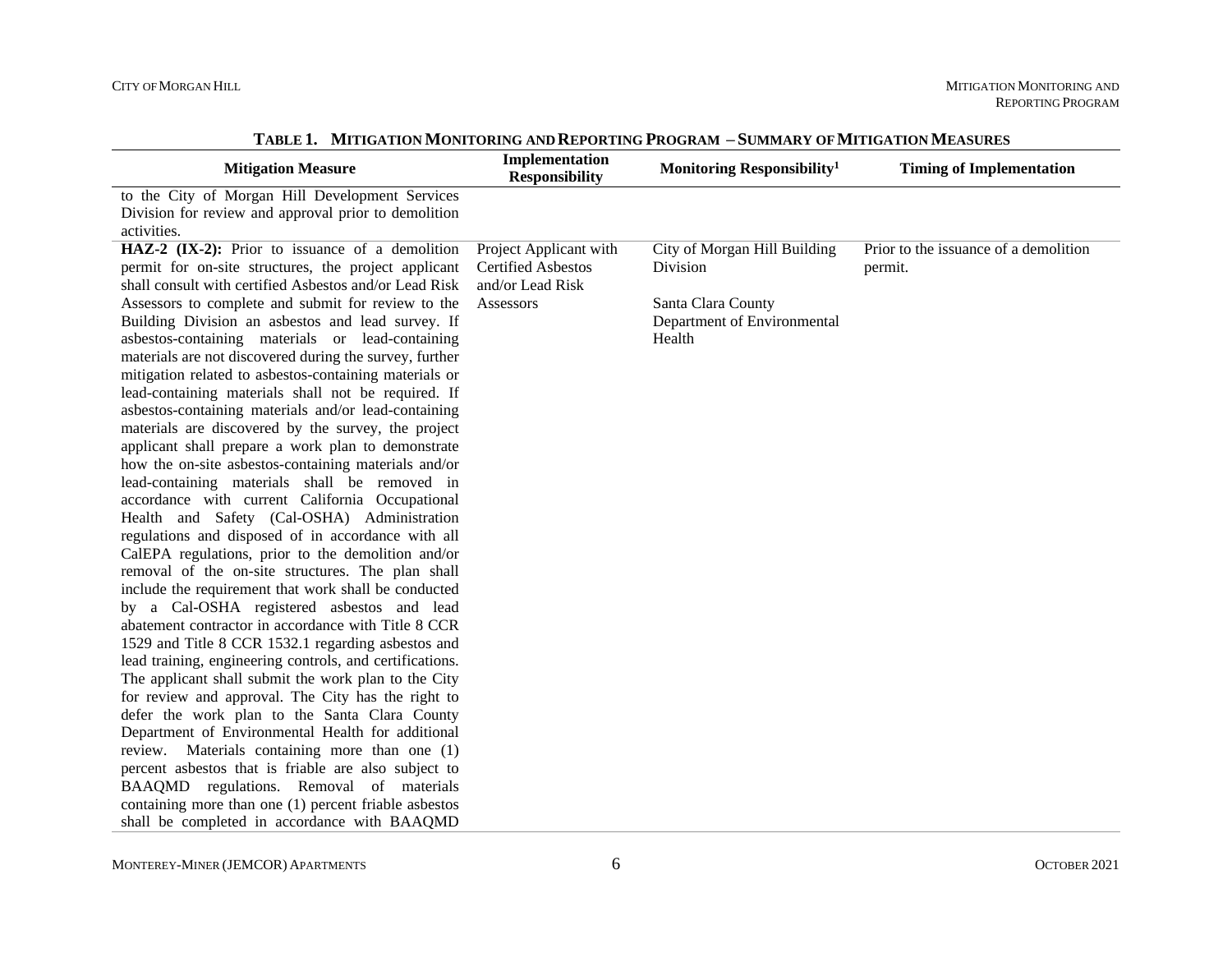| <b>Mitigation Measure</b>                                                                                                                                                                                                                                                                                                                                                                                                                                                                                                                                                                                                                                                                                                                                                                                                                                                                                                                       | Implementation<br><b>Responsibility</b>                  | Monitoring Responsibility <sup>1</sup>                           | <b>Timing of Implementation</b>                                               |
|-------------------------------------------------------------------------------------------------------------------------------------------------------------------------------------------------------------------------------------------------------------------------------------------------------------------------------------------------------------------------------------------------------------------------------------------------------------------------------------------------------------------------------------------------------------------------------------------------------------------------------------------------------------------------------------------------------------------------------------------------------------------------------------------------------------------------------------------------------------------------------------------------------------------------------------------------|----------------------------------------------------------|------------------------------------------------------------------|-------------------------------------------------------------------------------|
| Section 11-2-303.                                                                                                                                                                                                                                                                                                                                                                                                                                                                                                                                                                                                                                                                                                                                                                                                                                                                                                                               |                                                          |                                                                  |                                                                               |
| <b>During Construction</b>                                                                                                                                                                                                                                                                                                                                                                                                                                                                                                                                                                                                                                                                                                                                                                                                                                                                                                                      |                                                          |                                                                  |                                                                               |
| <b>NOI-1</b> (XIII-1): Noise-generating<br>construction<br>activities associated with the proposed project shall<br>not occur within the hours identified in Municipal<br>Code Section 8.28.040(D). The above language shall<br>be included on final project improvement plans prior<br>to approval by the City of Morgan Hill Development<br>Services Department.                                                                                                                                                                                                                                                                                                                                                                                                                                                                                                                                                                              | Project Applicant with<br><b>Construction Contractor</b> | City of Morgan Hill<br><b>Development Services</b><br>Department | Prior to approval of improvement plans<br>and during construction activities. |
| NOI-2 (XIII-2): To the maximum extent practical,<br>the following measures shall be implemented during<br>project construction:                                                                                                                                                                                                                                                                                                                                                                                                                                                                                                                                                                                                                                                                                                                                                                                                                 | Project Applicant with<br><b>Construction Contractor</b> | City of Morgan Hill<br><b>Development Services</b><br>Department | During construction activities.                                               |
| All noise-producing project equipment and<br>$\bullet$<br>vehicles using internal-combustion engines<br>shall be equipped with manufacturers-<br>recommended mufflers and be maintained in<br>good working condition;<br>All mobile or fixed noise-producing<br>equipment used on the project site that are<br>regulated for noise output by a federal, State,<br>or local agency shall comply with such<br>regulations while in the course of project<br>construction;<br>Electrically powered equipment shall be<br>$\bullet$<br>used instead of pneumatic or internal-<br>combustion-powered<br>equipment,<br>where<br>feasible;<br>Material stockpiles and mobile equipment<br>staging, parking, and maintenance areas shall<br>be located as far as practicable from noise-<br>sensitive receptors;<br>Project area and site access road speed limits<br>$\bullet$<br>shall be established and enforced during the<br>construction period. |                                                          |                                                                  |                                                                               |

### **TABLE 1. MITIGATION MONITORING AND REPORTING PROGRAM – SUMMARY OF MITIGATION MEASURES**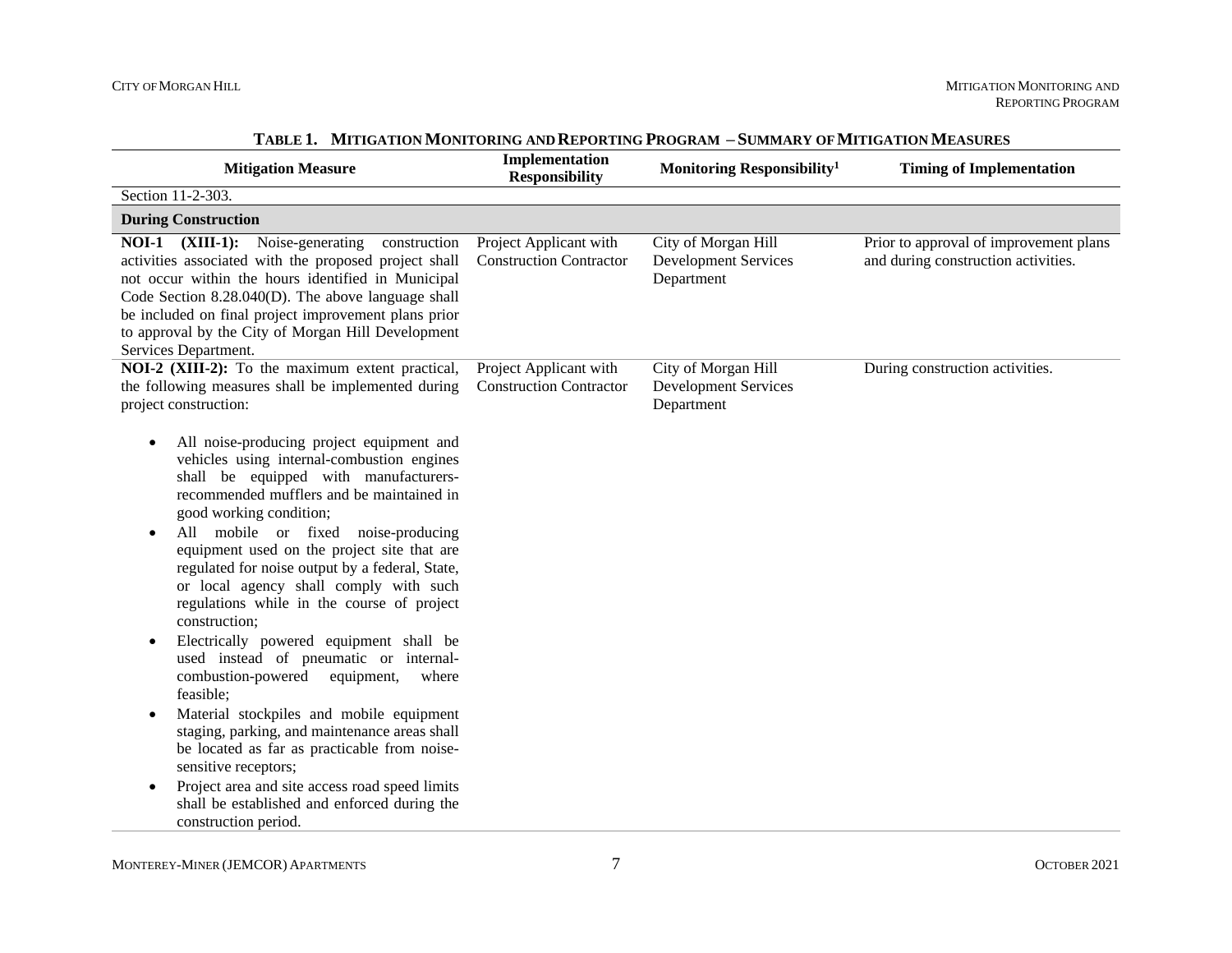| <b>Mitigation Measure</b>                                                                                                                                                                                                                                                                                                                                                                                                                                                                                                                                                                                                                                                                                                                                                                                                                                                                                                                                                        | Implementation<br><b>Responsibility</b>                        | Monitoring Responsibility <sup>1</sup>                           | <b>Timing of Implementation</b>                                                                      |
|----------------------------------------------------------------------------------------------------------------------------------------------------------------------------------------------------------------------------------------------------------------------------------------------------------------------------------------------------------------------------------------------------------------------------------------------------------------------------------------------------------------------------------------------------------------------------------------------------------------------------------------------------------------------------------------------------------------------------------------------------------------------------------------------------------------------------------------------------------------------------------------------------------------------------------------------------------------------------------|----------------------------------------------------------------|------------------------------------------------------------------|------------------------------------------------------------------------------------------------------|
| Nearby noise-sensitive receptors shall be<br>$\bullet$<br>notified of construction schedules so that<br>arrangements can be made, if desired, to<br>limit their exposure to short-term increases<br>in ambient noise levels.                                                                                                                                                                                                                                                                                                                                                                                                                                                                                                                                                                                                                                                                                                                                                     |                                                                |                                                                  |                                                                                                      |
| The above requirements shall be included via notation<br>on project grading plans, subject to review and<br>approval by the Development Services Department.                                                                                                                                                                                                                                                                                                                                                                                                                                                                                                                                                                                                                                                                                                                                                                                                                     |                                                                |                                                                  |                                                                                                      |
| NOI-3 (XIII-3): Mechanical equipment shall be<br>selected and designed to reduce impacts on<br>surrounding uses to meet the City's noise level<br>requirements. A qualified acoustical consultant shall<br>be retained to review mechanical noise as these<br>systems are selected to determine specific noise<br>reduction measures necessary, if any, to reduce noise<br>to comply with the City's noise level requirements.<br>Noise reduction measures could include, but are not<br>limited to, selection of equipment that emits low<br>noise levels and the installation of noise barriers, such<br>as enclosures or parapet walls to block the line-of-<br>sight between the noise source and the nearest<br>receptors. The proposed mechanical equipment<br>systems and noise reduction measures shall be<br>included on project improvement plans and building<br>plans, subject to review and approval by the City of<br>Morgan Hill Development Services Department. | Project Applicant with a<br>Qualified Acoustical<br>Consultant | City of Morgan Hill<br><b>Development Services</b><br>Department | Prior to approval of improvement plans<br>and building plans, and during<br>construction activities. |
| NOI-4 (XIII-4): During construction activities<br>associated with the proposed project, any compaction<br>required within 26 feet of existing structures adjacent<br>to the project site shall be accomplished by using<br>static drum rollers rather than vibratory compactors.<br>The above requirement shall be included via notation<br>on any grading plans approved for the project to the<br>satisfaction of the City of Morgan Hill Development<br>Services Department.                                                                                                                                                                                                                                                                                                                                                                                                                                                                                                  | Project Applicant with<br><b>Construction Contractor</b>       | City of Morgan Hill<br><b>Development Services</b><br>Department | Prior to approval of grading plans and<br>during construction activities.                            |

**TABLE 1. MITIGATION MONITORING AND REPORTING PROGRAM – SUMMARY OF MITIGATION MEASURES**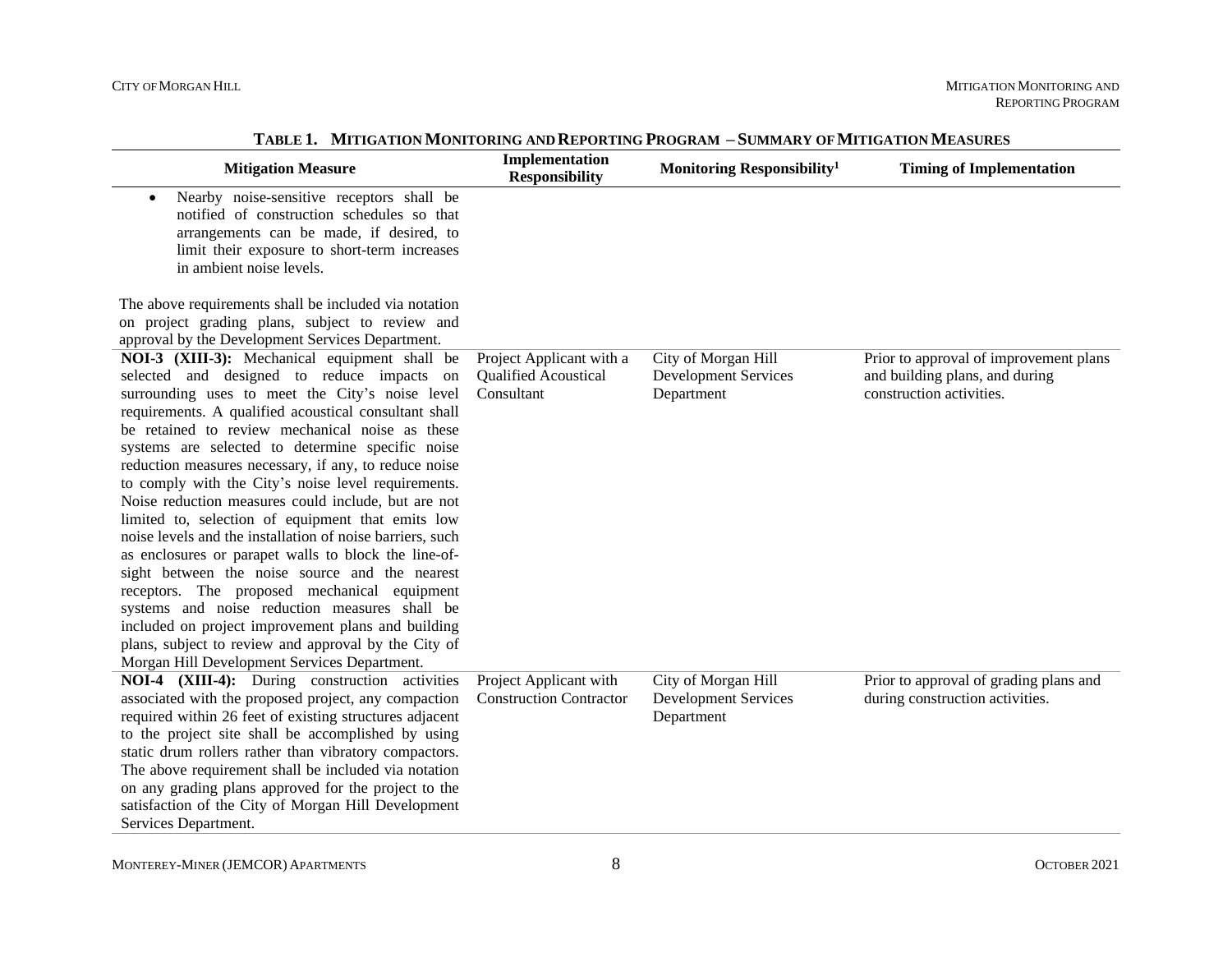|  | TABLE 1. MITIGATION MONITORING AND REPORTING PROGRAM - SUMMARY OF MITIGATION MEASURES |  |
|--|---------------------------------------------------------------------------------------|--|
|--|---------------------------------------------------------------------------------------|--|

| <b>Mitigation Measure</b>                                                                              | Implementation<br><b>Responsibility</b> | Monitoring Responsibility <sup>1</sup> | <b>Timing of Implementation</b>        |  |
|--------------------------------------------------------------------------------------------------------|-----------------------------------------|----------------------------------------|----------------------------------------|--|
| <b>TRA-1 (XVII-1):</b> The project applicant shall install a                                           | Project Applicant with                  | City of Morgan Hill Engineer           | Prior to approval of improvement plans |  |
| dedicated eastbound left-turn lane on Madrone                                                          | <b>Construction Contractor</b>          |                                        | and during construction activities.    |  |
| Parkway to serve the project driveway. The turn lane                                                   |                                         |                                        |                                        |  |
| shall be designed in accordance with City standards                                                    |                                         |                                        |                                        |  |
| and included on project Improvement Plans to be                                                        |                                         |                                        |                                        |  |
| reviewed and approved by the City Engineer.                                                            |                                         |                                        |                                        |  |
| <b>TRA-2 (XVII-2):</b> The project applicant shall install a                                           | Project Applicant with                  | City of Morgan Hill Engineer           | Prior to approval of improvement plans |  |
| right-turn channelization island at the Monterey Road                                                  | <b>Construction Contractor</b>          |                                        | and during construction activities.    |  |
| Driveway with the project site to restrict inbound and                                                 |                                         |                                        |                                        |  |
| outbound left-turns at the driveway. Design of the                                                     |                                         |                                        |                                        |  |
| channelization island shall be included on project                                                     |                                         |                                        |                                        |  |
| Improvement Plans to be reviewed and approved by                                                       |                                         |                                        |                                        |  |
| the City Engineer.                                                                                     |                                         |                                        |                                        |  |
| <sup>1</sup> The City of Morgan Hill may hire a qualified contractor to conduct mitigation monitoring. |                                         |                                        |                                        |  |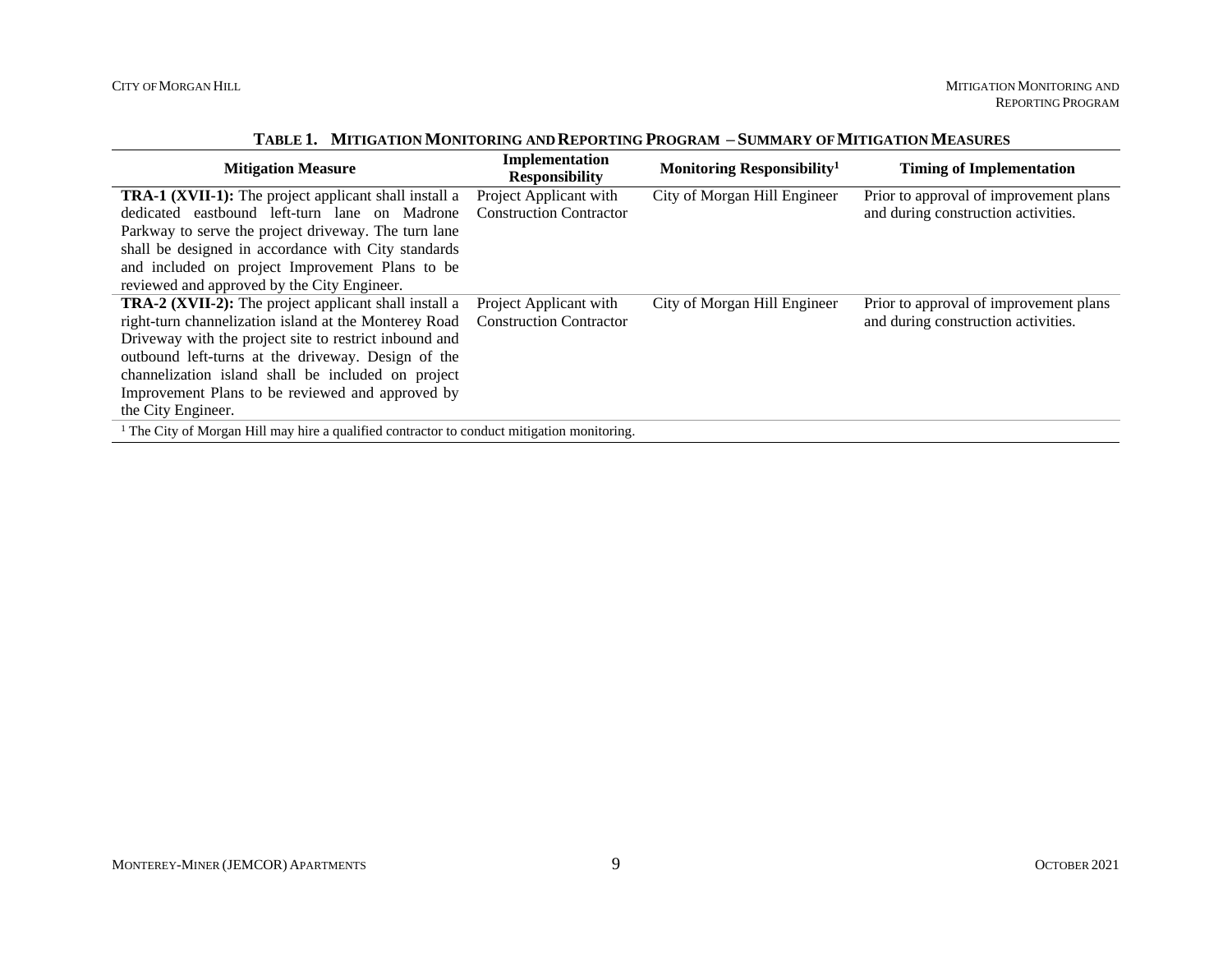### **BIOLOGICAL RESOURCES**

The project's construction-related activities, including demolition and grading, could have potentially significant effects on nesting migratory birds and raptors protected by the Migratory Bird Treaty Act (MBTA). Furthermore, the project would require appropriate protection measures during construction for trees identified for preservation, as well as replacement trees in accordance with the City's Tree Protection Ordinance. Implementation of the following measures would reduce the potentially significant impacts to less-than-significant levels.

**MM BIO-1:** If construction is proposed during the breeding season (February 1 to August 31), a pre-construction nesting survey for raptors and other protected migratory birds shall be conducted by a qualified biologist and submitted to the City of Morgan Hill Development Services Department for review no more than 14 days prior to the start of construction. Pre-construction surveys during the non-breeding season (September 1 to January 31) are not necessary for birds, including roosting raptors, as they are expected to abandon their roosts during construction. If these species are deemed absent from the area, no further mitigation is required and construction may occur within 14 days following the survey during the early nesting season (February to May) and within 30 days following the survey during the late nesting season (June to August).

> If nesting migratory birds or raptors are detected on or adjacent to the site during the survey, a suitable construction-free buffer shall be established around all active nests. The precise dimension of the buffer (250-foot minimum for certain raptors) shall be determined by the qualified biologist at that time and may vary depending on location, topography, type of construction activity, and species. The buffer areas shall be enclosed with temporary fencing, and construction equipment and workers shall not enter the enclosed setback areas. Buffers shall remain in place for the duration of the breeding season or until it has been confirmed by a qualified biologist that all chicks have fledged and are independent of their parents.

**MM BIO-2:** The project applicant shall mitigate for the removal of the Ordinance Sized Trees located within the project site, as identified in the tree survey prepared for the proposed project, by providing an on-site replacement planting at a minimum 1:1 ratio with 15-gallon minimum size trees.

> For the Ordinance Sized Trees to be preserved as part of the project, the project applicant shall retain a certified arborist to prepare a tree protection plan, subject to review and approval by the Development Services Division. The plan shall demonstrate how any retained trees are to be protected during and after construction. The tree protection plan may include, but not be limited to, the following:

- Locate structures, grade changes, etc. as far as feasible from the 'dripline' area of the tree.
- Avoid root damage through grading, trenching, compaction, etc., at least within an area 1.5 times the 'dripline' area of trees. Where root damage cannot be avoided, roots encountered (over one inch in diameter) should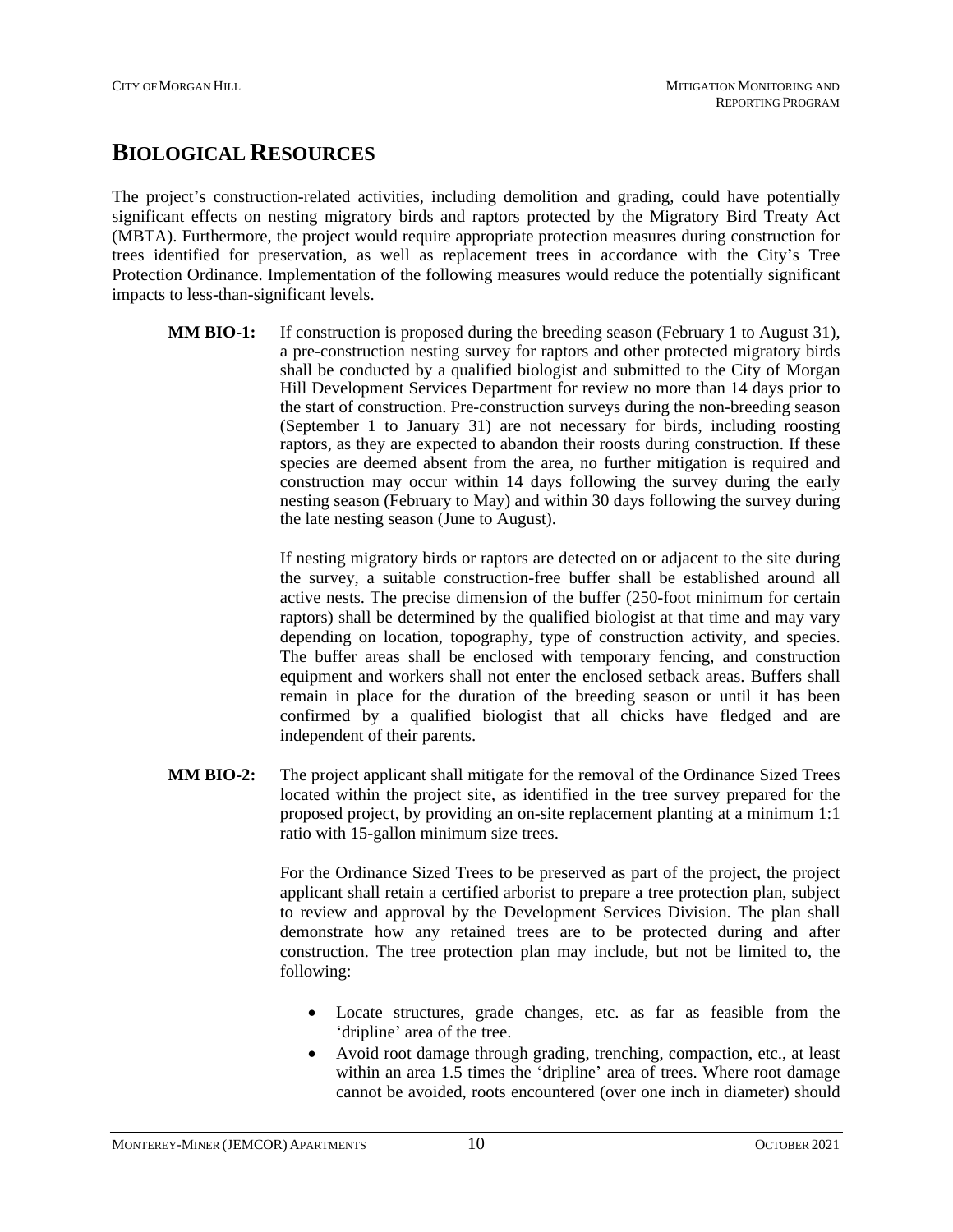be exposed approximately 12 inches beyond the area to be disturbed(towards tree stem), by hand excavation, or with specialized hydraulic or pneumatic equipment, cut cleanly with hand pruners or power saw, and immediately back-filled with soil. Tearing, or otherwise disturbing the portion of the root(s) to remain, shall be avoided.

- A temporary fence shall be constructed as far from the tree stem (trunk) as possible, completely surrounding the tree, and six to eight feet in height. 'No parking or storage' signs shall be posted outside/on the fencing. Postings shall not be attached to the main stem of the tree.
- Vehicles, equipment, pedestrian traffic, building materials, debris storage, and/or disposal of toxic or other materials shall not be permitted inside of the fenced off area.
- The project applicant shall avoid pruning immediately before, during, or immediately after construction impact. Perform only that pruning which is unavoidable due to conflicts with proposed development. Aesthetic pruning should not be performed for at least one to two years following completion of construction.
- Trees that will be impacted by construction may benefit from fertilization, ideally performed in the fall, and preferably prior to any construction activities, with not more than six pounds of actual nitrogen per 1,000 square feet of accessible 'drip line' area or beyond.
- The 'rooting' area shall be mulched with an acidic, organic compost or mulch.
- The project applicant shall arrange for periodic (Biannual/Quarterly) inspection of tree's condition, and treatment of damaging conditions (insects, diseases, nutrient deficiencies, etc.) as such conditions occur, or as appropriate.
- Subject to the discretion of the Development Services Division, individual trees likely to suffer significant impacts may require specific, more extensive efforts and/or a more detailed specification than those contained within the above general guidelines.

## **GEOLOGY AND SOILS**

Inclusion of project-specific recommendations regarding the removal and replacement of undocumented fill soils within the project site included in the Geotechnical Engineering Study prepared for the proposed project would be necessary to ensure that substantial impacts related to geology and soils do not occur. Implementation of the following measure would reduce the potentially significant impact to a less-thansignificant level.

**MM GEO-1:** All grading and foundation plans for the development shall be designed by a Civil and Structural Engineer and reviewed and approved by the City Engineer, Chief Building Official, and a qualified Geotechnical Engineer prior to issuance of grading and building permits to ensure that all geotechnical recommendations specified in the Geotechnical Engineering Study prepared for the proposed project by Geo-Engineering Solutions are properly incorporated and utilized in the project design.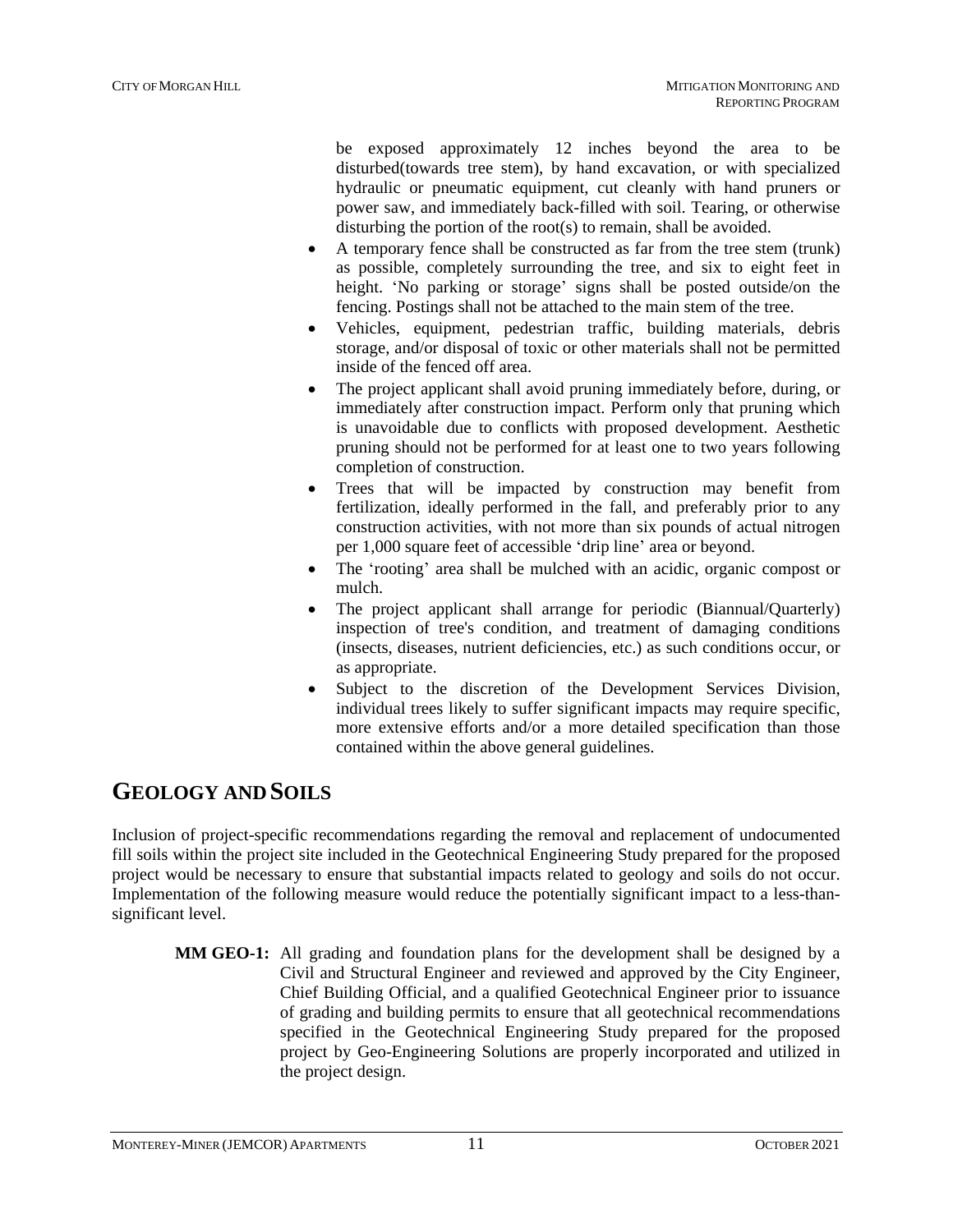### **HAZARDS AND HAZARDOUS MATERIALS**

Demolition of the existing on-site structures could result in the release of Lead Based Paints (LBPs) and asbestos-containing materials. In addition, contaminants of concern have been identified within on-site soils. As such, the proposed project could create a significant hazard to the public or the environment through reasonably foreseeable upset and accident conditions involving the likely release of hazardous materials in the environment. Implementation of the following measures would reduce such potentially significant impacts to a less-than-significant level.

- **MM HAZ-1:** Under the oversight of the Santa Clara County Department of Environmental Health (SCCDEH), the project applicant shall remove all wrecked vehicles and scrap metal from the site prior to implementation of the Workplan for Shallow Soil Remediation prepared by GeoSolve (April 12, 2021). The SCCDEH shall oversee implementation of the Workplan for Shallow Soil Remediation, which shall include, but shall not be limited to, the excavation and disposal of the COCs identified in the environmental investigations conducted by Earth Systems Pacific (March 26, 2020) and GeoSolve (October 5, 2020) by a State-licensed hazardous waste contractor, and the collection of confirmation soil samples to be analyzed by a state-certified hazardous waste testing laboratory for diesel (TEPHd), motor oil (TEPHmo), chromium, lead, and nickel . A qualified field geologist shall be present to observe excavation, disposal, and soil collection activities. The field geologist shall prepare a report summarizing the results of the Workplan for Shallow Soil Remediation upon completion of soil remediation activities. The report shall be submitted to the City of Morgan Hill Development Services Division for review and approval prior to demolition activities.
- **MM HAZ-2:** Prior to issuance of a demolition permit for on-site structures, the project applicant shall consult with certified Asbestos and/or Lead Risk Assessors to complete and submit for review to the Building Division an asbestos and lead survey. If asbestos-containing materials or lead-containing materials are not discovered during the survey, further mitigation related to asbestos-containing materials or lead-containing materials shall not be required. If asbestoscontaining materials and/or lead-containing materials are discovered by the survey, the project applicant shall prepare a work plan to demonstrate how the on-site asbestos-containing materials and/or lead-containing materials shall be removed in accordance with current California Occupational Health and Safety (Cal-OSHA) Administration regulations and disposed of in accordance with all CalEPA regulations, prior to the demolition and/or removal of the on-site structures. The plan shall include the requirement that work shall be conducted by a Cal-OSHA registered asbestos and lead abatement contractor in accordance with Title 8 CCR 1529 and Title 8 CCR 1532.1 regarding asbestos and lead training, engineering controls, and certifications. The applicant shall submit the work plan to the City for review and approval. The City has the right to defer the work plan to the Santa Clara County Department of Environmental Health for additional review. Materials containing more than one (1) percent asbestos that is friable are also subject to BAAQMD regulations. Removal of materials containing more than one (1) percent friable asbestos shall be completed in accordance with BAAQMD Section 11-2-303.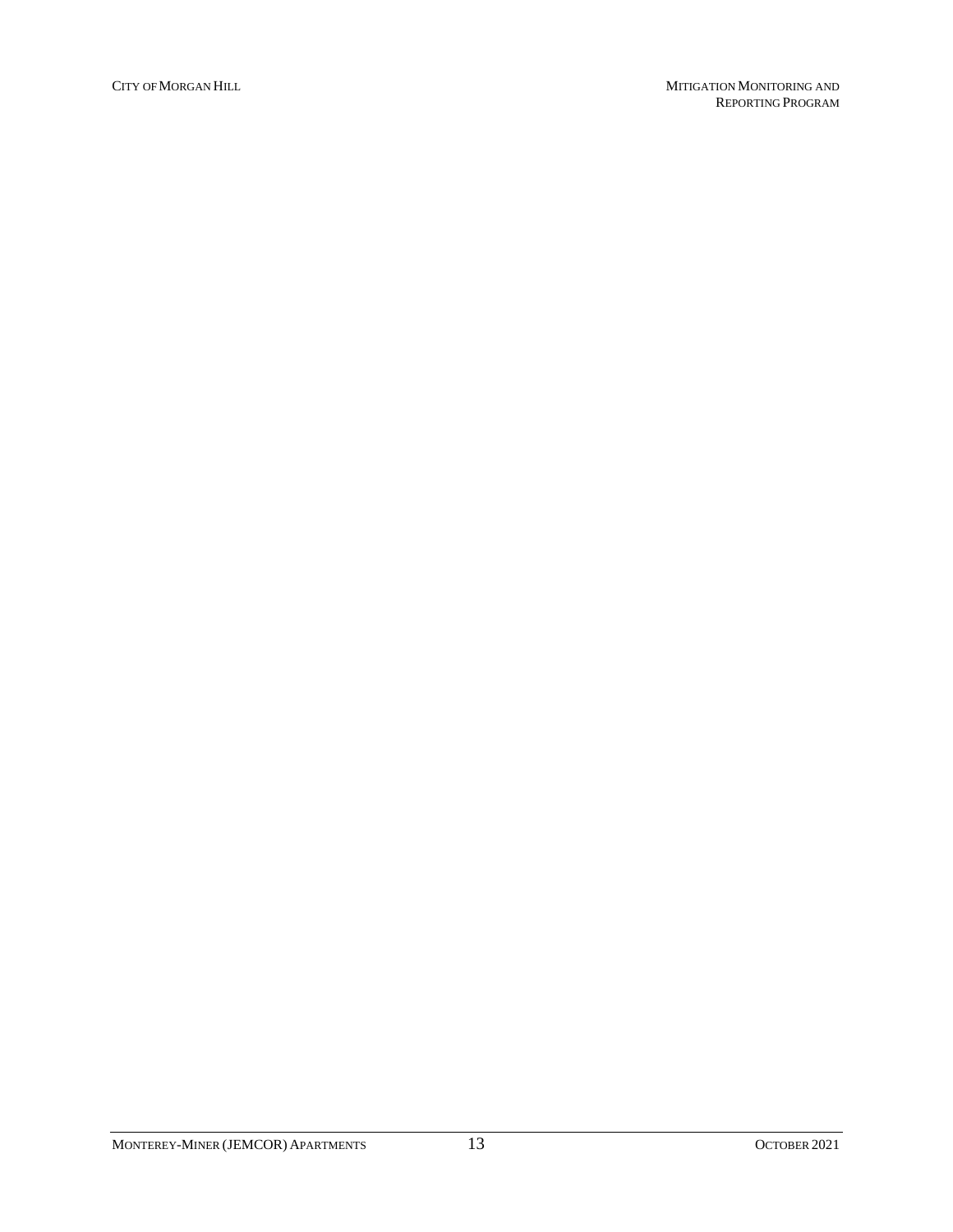### **NOISE**

The proposed project would result in a temporary increase in ambient noise levels and groundborne vibration levels in the project vicinity during construction, and would result in an increase in ambient noise levels due to roof-top mechanical equipment during project operation. Implementation of the following measures would reduce such potentially significant impacts to less-than-significant levels.

- **MM NOI-1:** Noise-generating construction activities associated with the proposed project shall only occur within the hours identified in MHMC Section 8.28.040(D). The above language shall be included on final project improvement plans prior to approval by the City of Morgan Hill Development Services Department.
- **MM NOI-2:** To the maximum extent practical, the following measures shall be implemented during project construction:
	- All noise-producing project equipment and vehicles using internalcombustion engines shall be equipped with manufacturers-recommended mufflers and be maintained in good working condition;
	- All mobile or fixed noise-producing equipment used on the project site that are regulated for noise output by a federal, State, or local agency shall comply with such regulations while in the course of project construction;
	- Electrically powered equipment shall be used instead of pneumatic or internal-combustion-powered equipment, where feasible;
	- Material stockpiles and mobile equipment staging, parking, and maintenance areas shall be located as far as practicable from noisesensitive receptors:
	- Project area and site access road speed limits shall be established and enforced during the construction period.
	- Nearby noise-sensitive receptors shall be notified of construction schedules so that arrangements can be made, if desired, to limit their exposure to short-term increases in ambient noise levels.

The above requirements shall be included via notation on project grading plans, subject to review and approval by the Development Services Department.

**MM NOI-3:** Mechanical equipment shall be selected and designed to reduce impacts on surrounding uses to meet the City's noise level requirements. A qualified acoustical consultant shall be retained to review mechanical noise as these systems are selected to determine specific noise reduction measures necessary, if any, to reduce noise to comply with the City's noise level requirements. Noise reduction measures could include, but are not limited to, selection of equipment that emits low noise levels and the installation of noise barriers, such as enclosures or parapet walls to block the line-of-sight between the noise source and the nearest receptors. The proposed mechanical equipment systems and noise reduction measures shall be included on project improvement plans and building plans, subject to review and approval by the City of Morgan Hill Development Services Department.